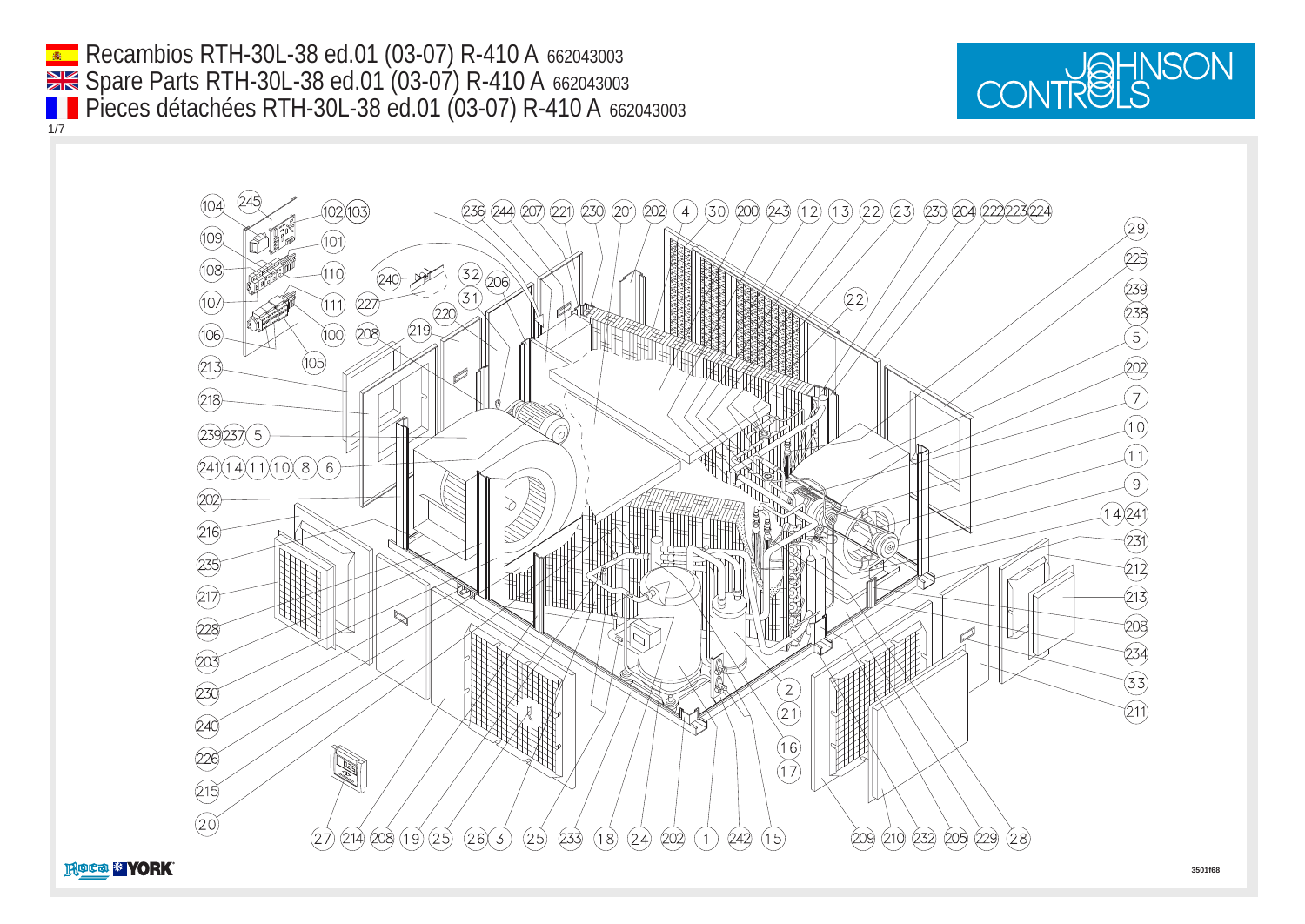## Spare Parts RTH-30L-38 ed.01 (03-07) R-410 A

4/7



**POS ITEM DENOMINATION QUANTITY RTH-30L-38 ed.01** 003721915 Compressor 1 001999571 Suction accumulator 1 61-9521 Condenser coil 1 61-9524 Evaporator coil 1 003795052 Centrifugal fan 2 6 006792530 Fan motor 1  $\sim$  1  $\sim$  1  $\sim$  1  $\sim$  1  $\sim$  1  $\sim$  1  $\sim$  1  $\sim$  1  $\sim$  1  $\sim$  1  $\sim$  1  $\sim$  1  $\sim$  1  $\sim$  1  $\sim$  1  $\sim$  1  $\sim$  1  $\sim$  1  $\sim$  1  $\sim$  1  $\sim$  1  $\sim$  1  $\sim$  1  $\sim$  1  $\sim$  1  $\sim$  1  $\sim$  1  $\sim$  1  $7 \qquad 006792525 \qquad$  Fan motor  $1$  003761027 Fan pulley  $1$  003761068 Fan pulley  $1$  003761031 Speed variating pulley 2 004918098 Fan belt  $2$  003581512 Clamp 2 003581515 Clamp 2 003778542 Motor support 2 003794448 Two-way valve interconnection 2 003794367 Four-way valve 1 17 003708240 Four-way valve trip coil 1 and 200 and 200 and 200 and 200 and 200 and 200 and 200 and 200 and 200 and 200 and 200 and 200 and 200 and 200 and 200 and 200 and 200 and 200 and 200 and 200 and 200 and 200 and 20 003762927 Low pressure switch 1 003762926 High pressure switch 1 003515630 Access connection 4 003778511 Fixation rubber support 1 003794469 Expansion valve 2 003794381 One way valve 2 006824903 Compressor crankcase heater 1 003785064 3500 mm sensor 4 16-14997 Aluminium grid outdoor coil 1 003786044 Ambient thermostat (programmable) 1 022-08939-000 5/8" Distributor assembly with 7 pipes 2 022-08946-000 5/8" Distributor assembly with 8 pipes 1 003737736 Air filter 695 x 410 x 25 2 003719108 Handle 2 003719114 Push lock  $2$  003787101 Handle for handling 4 100 003770457 Power circuit connecting strip 1 and 200 and 200 and 200 and 200 and 200 and 200 and 200 and 200 and 200 and 200 and 200 and 200 and 200 and 200 and 200 and 200 and 200 and 200 and 200 and 200 and 200 and 200 101 003770455 Moving circuit connecting strip 1 and 2008 1 and 2008 1 and 2008 1 and 2008 1 and 2008 1 and 2008 1 and 2008 1 and 2008 1 and 2008 1 and 2008 1 and 2008 1 and 2008 1 and 2008 1 and 2008 1 and 2008 1 and 2008 006791210 Electronic board 1 006826810 Nylon separator 4 006849855 Transformer 1 006744652 Contactor 1 006744617 Contactor 2 006776814 Automatic switch 1 006776855 Main switch 1 006776700 Switch 2 006776840 Thermomagnetic switch 1 006745250 Phases control relay 1 66-9592 Indoor cover top Assy 1 66-9593 Outdoor cover top Assy 1 66-9502 Corner assembly 4 203 66-9597 Fan post assembly and outdoor coil 1 and 200 February 200 February 200 February 200 February 200 Feb 66-9603 Indoor coil fan post assembly 1 66-9599 Middle post assembly and outdoor coil 1 66-9513 Control box post assembly 1 66-9598 Control box post assembly 1 66-9503 Motor plate post assembly 3 66-9616 Outdoor coil panel assembly 1 66-9621 Air intake cover assembly 1